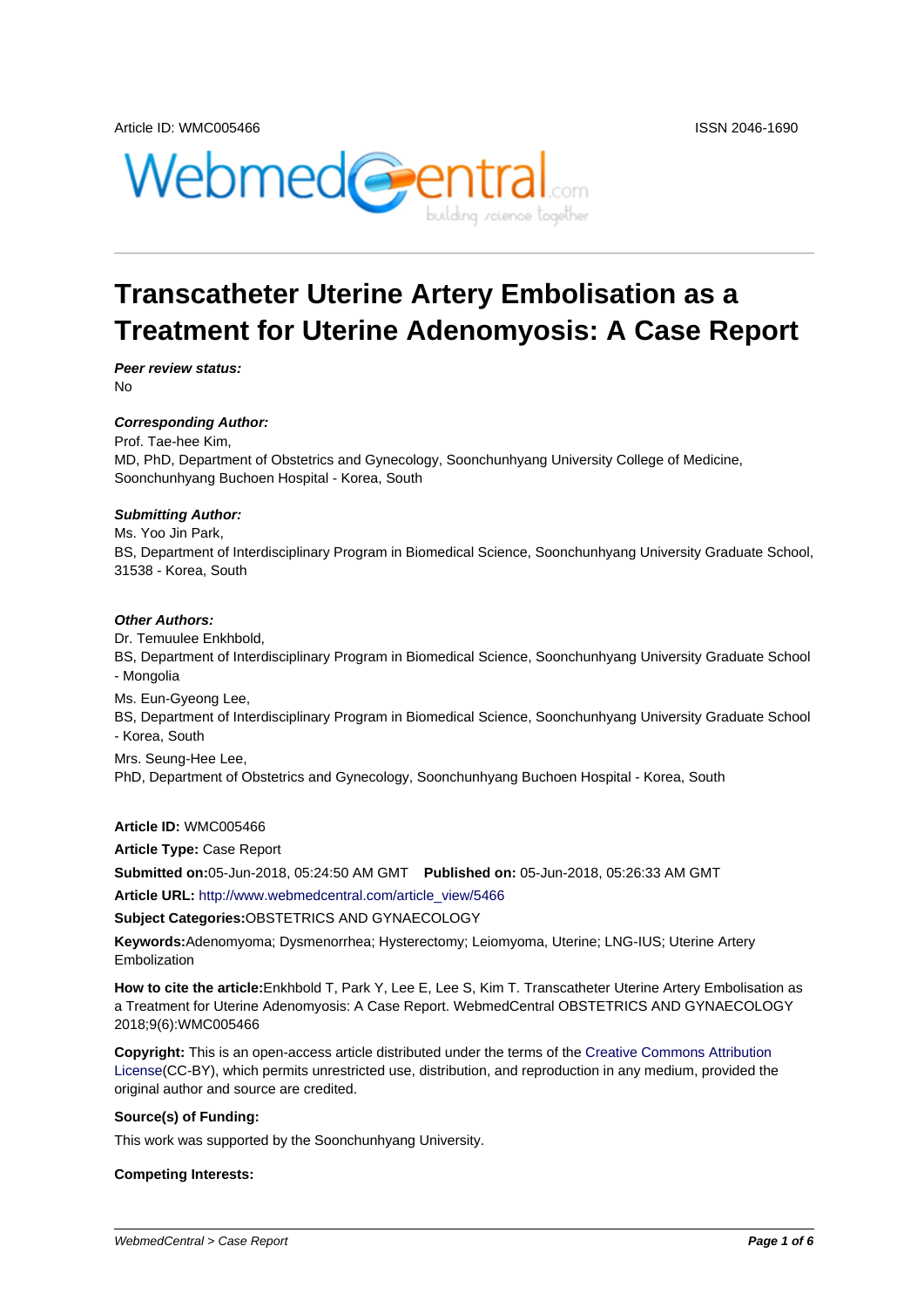All authors confirmed that there is no conflict of interest to disclose.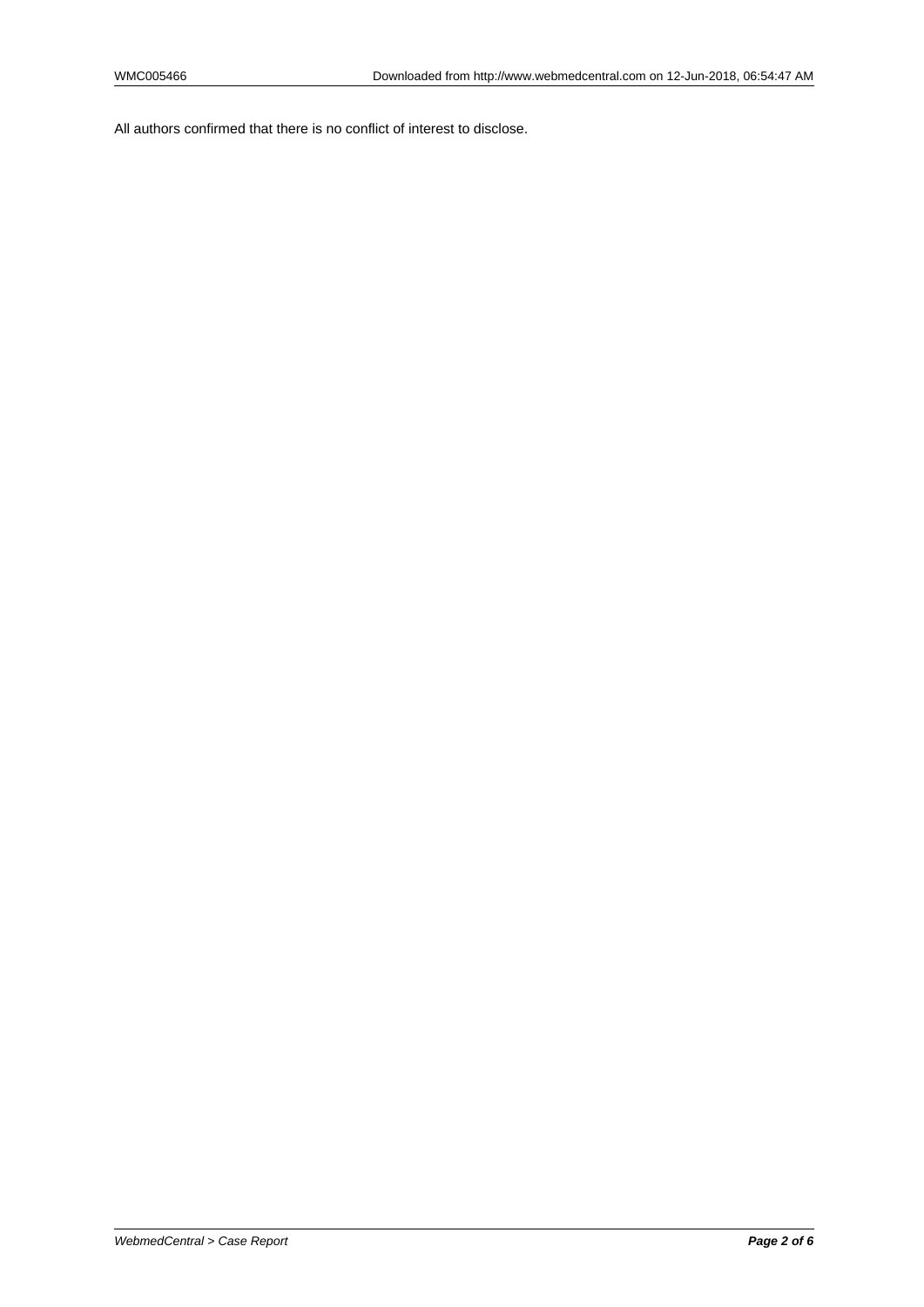# **Transcatheter Uterine Artery Embolisation as a Treatment for Uterine Adenomyosis: A Case Report**

**Author(s):** Enkhbold T, Park Y, Lee E, Lee S, Kim T

## Abstract

**Background** Transcatheter uterine artery embolisation (TUAE) was reported to be clinically effective in women with uterine adenomyoma (UA) and heavy menstrual bleeding. However, if symptoms remain after TUAE, hysterectomy is ultimately required. Therefore, TUAE has not been officially recognised as a UA treatment.

**Methods** We report effective TUAE treatment of a 47-year-old patient with UA accompanied by severe dysmenorrhoea and heavy menstrual bleeding. She had undergone insertion of a levonorgestrel-releasing intrauterine system to treat dysmenorrhoea and heavy menstrual bleeding 6 months prior. During the follow-up period, she complained of severe uterine bleeding and abdominal cramping and visited the emergency room.

**Results** The clinical symptoms improved after TUAE. Menstrual flow fell, and lower abdominal pain resolved 6 weeks after TUAE. No additional surgical or drug treatment was required; only brief manageable abdominal pain was reported

**Conclusions**. Although TUAE is suggested to be efficious only in uterine leiomyoma, it can be considered as primary treatment for the improvement of UA symptoms in women who prefer to nonsurgical treatment or to preserve reproductive capacity. TUAE is a valuable treatment for UA patients.

# Introduction

Of all uterine adenomyomas (UAs), 70-80% occur in women aged 40-50 years, and 5-25% in those aged < 39 years. (1) Although rare, UA sometimes occurs in postmenopausal women with congenitally hypoplastic uteri. (2) The symptoms vary, but UA patients commonly complain of heavy menstrual bleeding (40-50%), dysmenorrhoea (15-30%), dysfunctional uterine bleeding (10-12%), dyspareunia, and chronic pelvic pain. Although rare, primary infertility and increased problems during pregnancy are sometimes reported in women with UA.

UA symptoms are similar to those of uterine

leiomyoma (UL); the conditions are best distinguished histologically. Both cause similar endometriosis. Dienogest and ulipristal acetate are prescribed to treat endometriosis and UL, respectively. However, there is little evidence that either is effective in UA patients. Transcatheter uterine artery embolisation (TUAE) is often used to stop obstetrical or postoperative gynaecological bleeding. (3) Since TUAE was first implemented in the late 1970s, the procedure has been used to conservatively manage UL, and is now considered the primary treatment. (4) TUAE improves symptoms and reduces UL size in patients with uterine bleeding and dysmenorrhoea. (5) Recently, TUAE was reported to be clinically effective in women with UA and heavy menstrual bleeding. However, if symptoms remain after TUAE, hysterectomy is ultimately required. Therefore, TUAE has not been officially recognised as a UA treatment. Here, we report effective TUAE treatment of a 47-year-old patient with UA accompanied by severe dysmenorrhoea and heavy menstrual bleeding.

### Case report

A woman aged 47 years complaining of heavy menstrual bleeding visited our gynaecological outpatient department and was diagnosed with UA. She had undergone insertion of a levonorgestrel-releasing intrauterine system (LNG-IUS) to treat dysmenorrhoea and heavy menstrual bleeding 6 months prior. During the follow-up period, she complained of severe uterine bleeding (three pads every 10 min) and abdominal cramping and visited the emergency room (ER). The heavy menstrual bleeding and dysmenorrhoea persisted for 7 days after menstruation began, and she required analgesics during every period. She was menstruating when she visited the ER. The uterus was palpable under the umbilicus, and the lower abdomen was tender; however, no rebound tenderness was noted. She was anaemic (8.9 g/dL haemoglobin, 25.5% haematocrit). The blood chemistry data, blood coagulation, and liver function test results were within the normal ranges. The CA125 level (a tumour marker) was elevated to 63.1 U/mL. The uterus was in anteversion on pelvic ultrasonography and was enlarged to 10.3 x 6.8 cm; the anterior uterine wall was remarkably thickened.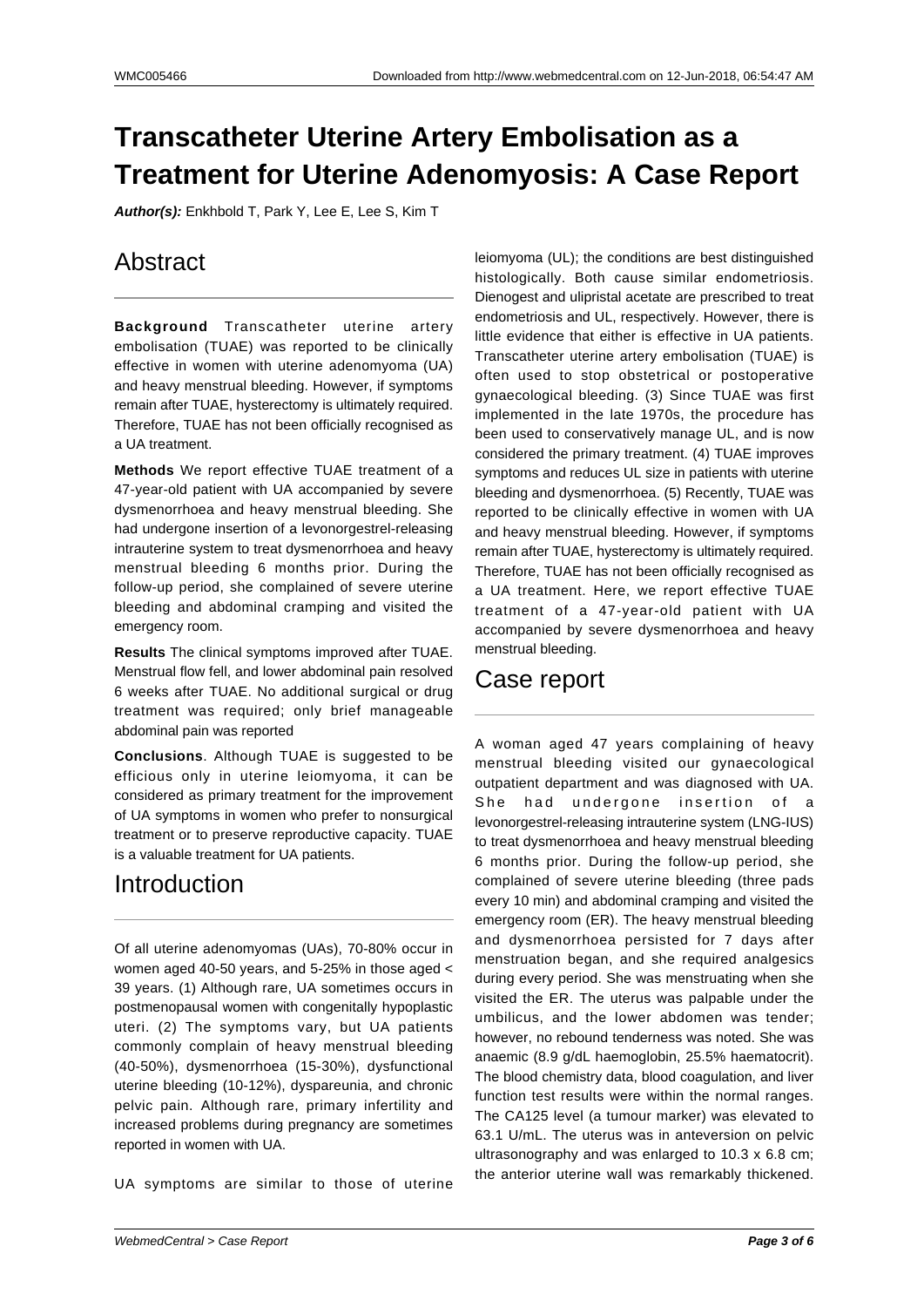The LNG-IUS was not visible. The uterus was generally enlarged, and the anterior myometrium was thickened and heterogeneously enhanced on pelvic computed tomography (CT). Haematometra was suspected because high-density material was evident in the endometrial cavity; however, no remarkable endometrial mass was noted. Neither ovary exhibited any abnormal feature. (Illustration 1)

Illustration 1. Computed Tomography of the Pelvis.



### **The uterus is enlarged, and hematometra is apparent.**

The LNG-IUS had failed, and the patient rejected hysterectomy; we thus performed TUAE. A winding, enlarged intrauterine artery was evident on abdominal aortic angiography. Microcatheters were inserted into both uterine arteries, and polyvinyl alcohol  $(355-500\hat{l}\angle{L})$  was slowly injected. Devascularisation was confirmed angiographically. She was discharged without any complications after 5 days of hospitalisation. One month later, an enhancing low-density lesion 6.8 x 4.7 x 7.6 cm in dimensions was found in the uterine fundus on CT follow-up. This included air bubbles, reflecting necrosis of the uterine myometrium. The high-density lesions in the endometrial cavity observed previously were now not evident. (Illustration 2)

Illustration 2. Computed Tomography of Post-Transcatheter Uterine Artery Embolisation of the Pelvis.



### **A new low-density lesion with air bubbles in the uterine fundus is suggestive of uterine necrosis 1 month after treatment.**

Ultrasonography revealed eccentric echogenic spots in the uterine myometrium. (Illustration 3) The anaemia was corrected 3 months after TUAE (11.7 g/dL haemoglobin, 34.5% haematocrit). The dysmenorrhoea improved significantly, and the extent of menstruation fell significantly. The patient remains under follow-up in our outpatient department.

**Illustration 3. Transabdominal Ultrasonography of the Pelvis.**



**The adenomyosis resolved by 1 month after pelvic transcatheter uterine artery embolisation.**

### **Discussion**

UA is a form of endometriosis that differs from endometriosis externa and is sometimes termed endometriosis interna. UA is associated with various symptoms and lesions depending on tumour location in the ectopic endometrium. A final pathological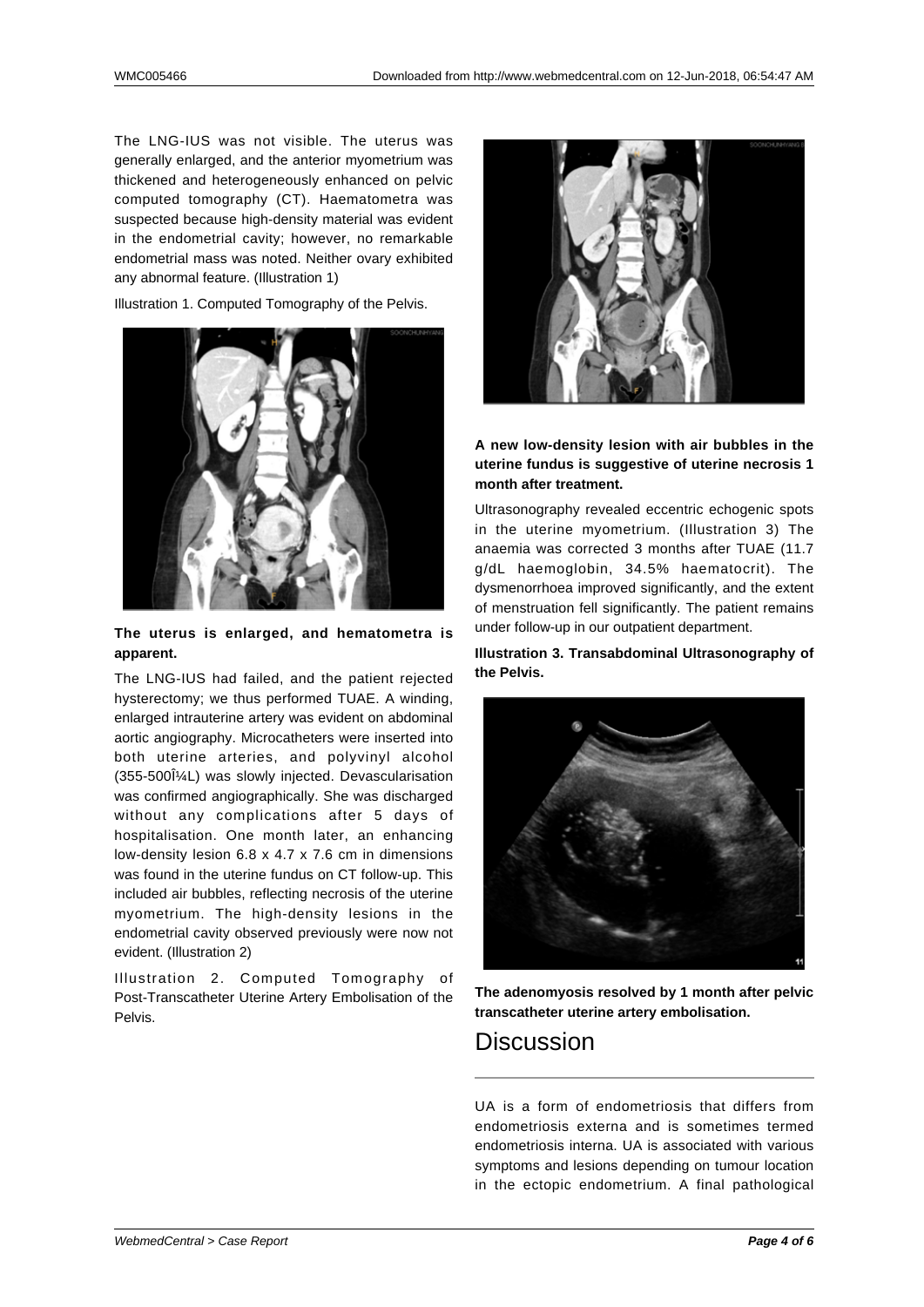diagnosis is achieved after hysterectomy, but most cases are diagnosed via radiological imaging. Various UA manifestations are apparent on transvaginal ultrasonography. The most common are a hypoechoic shadow with an irregular boundary and/or shadows of various intensities. Magnetic resonance imaging is best for diagnosis of UL and UA. The T2-weighted images feature late signal intensity changes and enlargement of the boundary region in UA patients. Although women with UA are often asymptomatic, heavy menstrual bleeding, prolonged periods, dysmenorrhoea, and dyspareunia may develop. UA does not commonly cause infertility because it is diagnosed principally in women aged 40-60 years.

We report a patient with UA, who had delivered vaginally in her 20s. She visited our hospital complaining of dysmenorrhoea and heavy menstrual bleeding at 42 years of age (4 years ago); she was diagnosed with UA. However, UA is more common in women who are infertile and who gave birth at older ages. In fertile women, UA is associated with subsequent infertility, spontaneous uterine rupture during primiparity, preterm labour, preterm premature rupture of membranes, and postpartum haemorrhage. (6)

UA treatments include endometrial abrasion and hysterectomy. However, these treatments are best suited to patients who do not want or cannot have more children, and some women may refuse the surgery. Recently, adenomyomectomy (with uterine preservation) has been used to treat UA patients. However, haemostasis is problematic; heavy bleeding may develop. Also, the procedure is technically difficult if endometriosis is present. (7) The clinical efficacy of conservative management has not been addressed to date. TUAE usefully stops the profuse uterine bleeding sometimes associated with pregnancy, abortion, and birth. (8-11) Although uncommon, complications such as necrosis of the pelvic muscles have been reported. (12) TUAE has been used to preserve the uterus in women with uterine arteriovenous fistulae. (13, 14)

Since 1955, TUAE has commonly been used as a primary treatment for UL. Although the efficacy of TUAE in UA treatment is unclear, recent reports suggested that TUAE could be considered a primary treatment (thus avoiding hysterectomy). (15) Because TUAE in minimally invasive, it has a short recovery time, which accelerates the return to daily life, and it improves heavy menstrual bleeding, dysmenorrhoea, urinary frequency or urgency, chronic pelvic pain, and the volume of the uterus and uterine lining. TUAE is associated with few complications and a high level of patient satisfaction (91-97%)(16)

In our present case, the clinical symptoms improved after TUAE. Menstrual flow fell, and lower abdominal pain resolved 6 weeks after TUAE. No additional surgical or drug treatment was required; only brief manageable abdominal pain was reported. In conclusion, TUAE is a valuable treatment for UA patients.

## Abbreviation

TUAE: Transcatheter uterine artery embolization

UA: Uterine adenomyoma

UL: Uterine leiomyoma

LNG-IUS: Levonorgestrel-releasing intrauterine system

ER: Emergency room

CT: Ccomputed tomography

Funding

This work was supported by the Soonchunhyang University.

### Conflicts of interest

All authors confirmed that there is no conflict of interest to disclose.

# Contribution to Authorship

Temuulee Enkhbold: Conception and design, Interpretation of data, Drafting the article

Yoo-Jin Park: Conception and design, Revising article

Eun-Gyeong Lee:Â Â Conception and design, Â Revising article

Seung-Hee Lee: Conception and design, Revising article

Tae-Hee Kim: Conception and design, Final approval of the version to be published.

### References

1. Koga K, Osuga Y, Hiroi H, Oishi H, Kugu K, Yano T, et al. A case of giant cystic adenomyosis. Fertil Steril.